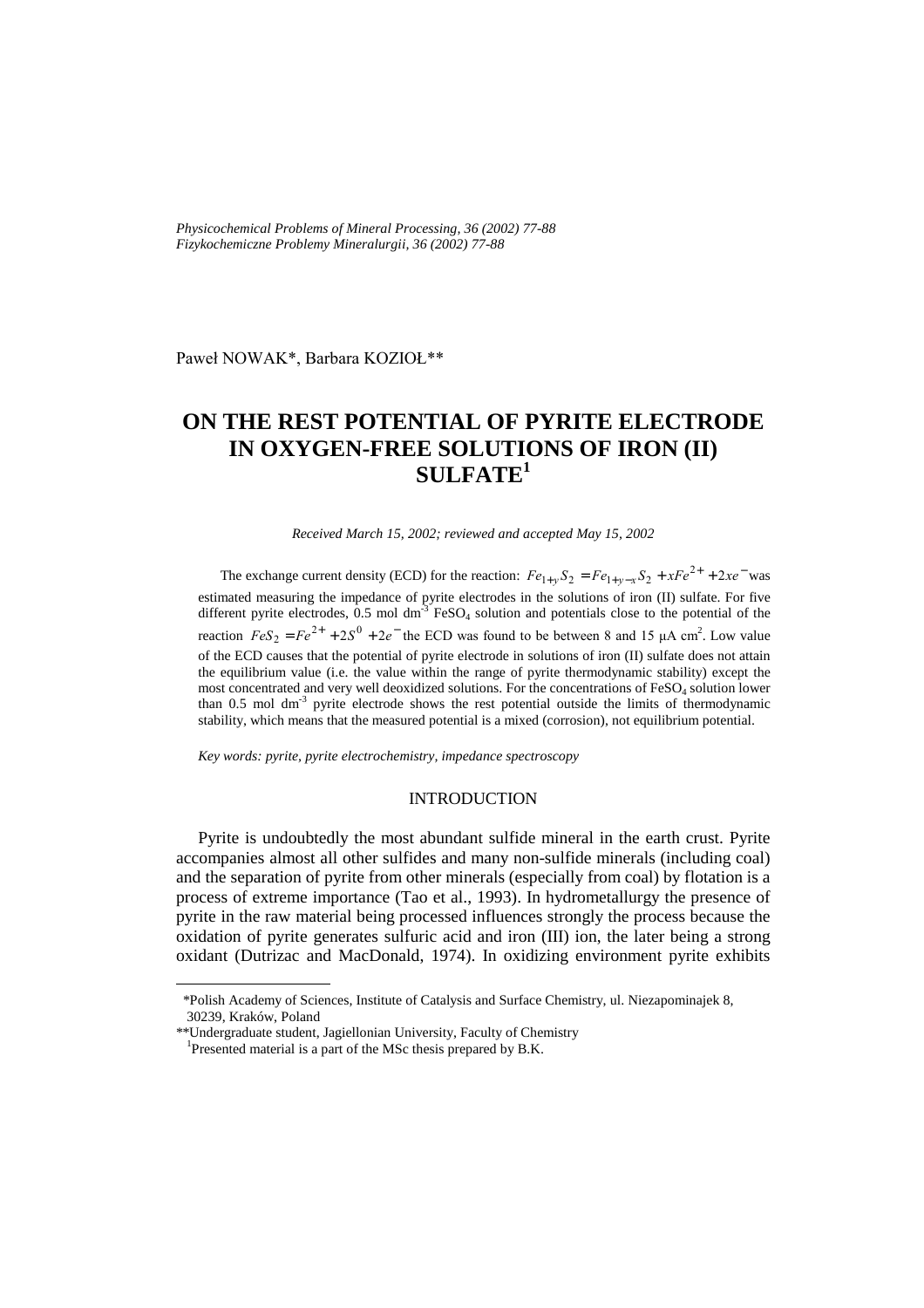high rest potential, usually higher than other sulfide minerals, inducing galvanic effects both in flotation as well as in hydrometallurgy (Nowak et al., 1984).

A lot of pyrite may be found in the environment either as natural constituent of the rocks or as a waste product, left at the disposal places. The oxidation of those pyrite liberates sulfuric acid and toxic metal ions, creating problems in the environment protection (Jambor et al., 2000). So, it is not surprising that the literature on the pyrite oxidation is very rich (Peters, 1977, Hiskey and Schlitt, 1982, Lowson, 1982, Williamson and Rimstidt, 1994). Despite the vast body of literature on the subject there are many problems, connected with pyrite oxidation which require further elucidation. One of such problems is the path of the sulfide sulfur oxidation. Some authors (see Wei, 1997, and references cited therein) think that the formation of sulfates and elemental sulfur are two independent processes, proceeding through intermediate lower-valence sulfur species. The other authors (Hamilton and Woods, 1981) proposed that elemental sulfur is the primary product of pyrite oxidation. According to Buckley and Woods (1987) and Buckley and Walker (1988) the oxidation of pyrite (and other sulfides) begins with the creation of metal-depleted sulfide which eventually rearranges further to elemental sulfur and stable sulfide phase. Such mechanism of sulfur formation during oxidation of copper sulfides was proposed by Filmer et al. (1979). Therefore, the initial stage of a metal sulfide anodic dissolution may be described by the equation:

$$
Me_{1+y}S = Me_{1+y-x}S + xMe^{2+} + 2xe^{-}
$$
 (1)

Most of sulfide minerals are pure electronic or mixed ionic-electronic conductors and show the tendency to non-stoichiometry (Shuey, 1975). Binary compounds of pure ionic conductivity (silver halides, for example) together with the parent metal of the binary compound form the second type electrodes of electrode potentials quite stable in the solutions containing the ions of either metal or nonmetal constituting the binary compound. Contrary, the potential of a metal sulfide electrode in the solution of either metal or sulfide ions shows usually variability. Sato (1966) discussed the problem long time ago. For the binary sulfide of the composition  $Me<sub>1+y</sub>S$  the potential of a sulfide electrode in the solution of either metal or sulfide ions may be described, according to Sato, by the equation:

$$
E_{MS} = E_{MS}^0 + \frac{RT}{4F} \ln \frac{a_{M_{aq}^{2+}} a_{S_{MS}}}{a_{S_{aq}^{2-}} a_{MS}}
$$
 (2)

where  $a_{M_{ag}^{2+}}(a_{S_{ag}^{2-}})$  is the activity of a metal (sulfide) ion in the solution and  $a_{M_{MS}}(a_{S_{MS}})$  is the activity metal (sulfur) in the sulfide phase, and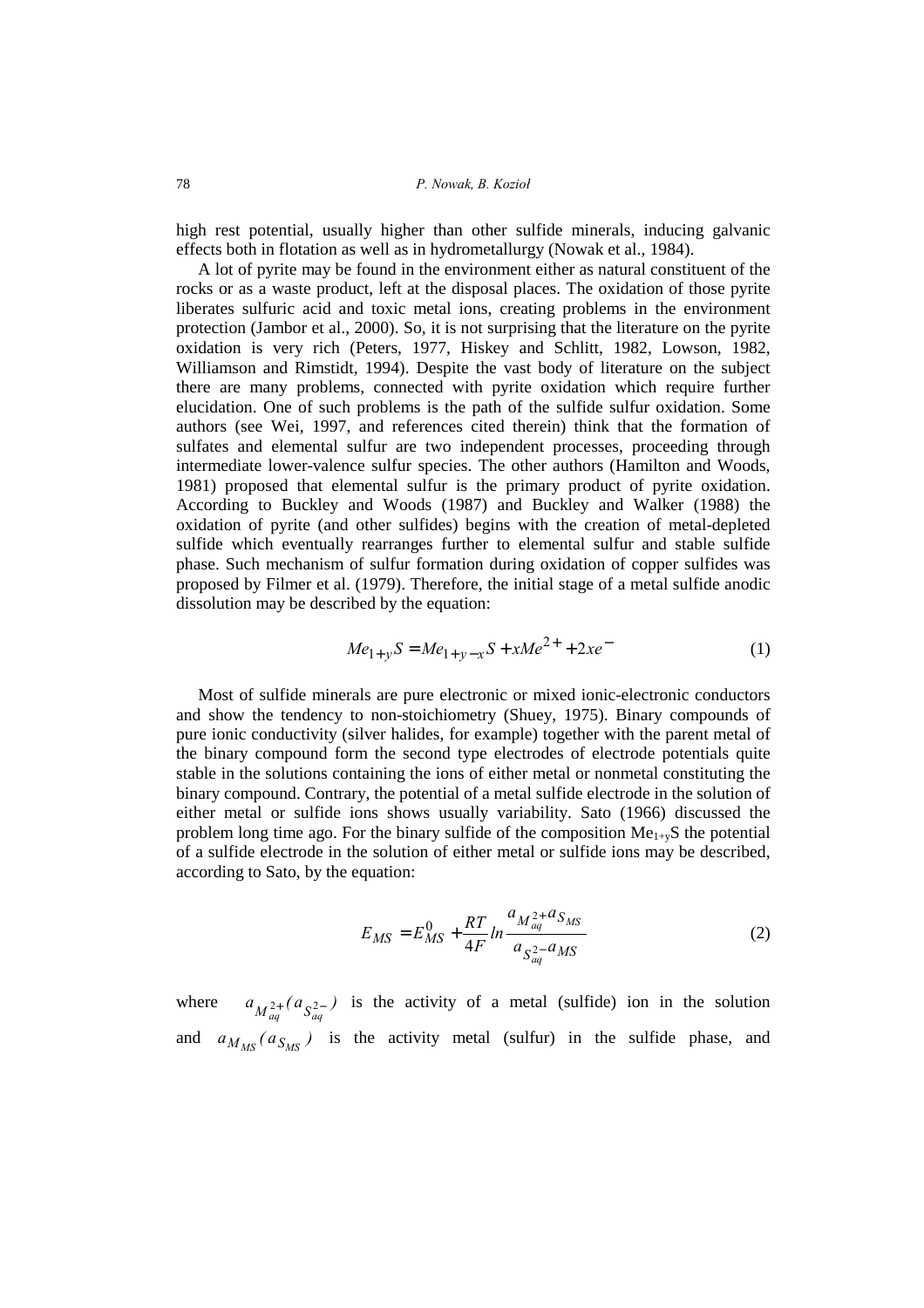2 0  $\Gamma$  0  $\frac{0}{MS} = \frac{2 M M^2 + 16 M^2}{2} S^2 - S$  $E_{MS}^0 = \frac{E_{M,M^{2+}}^0 + E_{S^{2-},S}^0}{2}$ , where  $E_{M,M^{2+}}^0$  is the standard potential of the metal in the solution of metal ions and  $E_{S^2,S}^0$  is the standard potential of sulfur in the solution of sulfide ions. So, the potential of a metal sulfide electrode in the solution containing either metal or sulfide ions of fixed concentration (note that if one of the concentrations is given, the activity of the other ion is fixed by the solubility product relation) may attain the value within two limits. The lower limit is determined by the condition:  $a_{M_{MS}} = 1$  (metal-rich sulfide or sulfide in equilibrium with the other sulfide phase of higher metal content). The higher limit is determined by the relation:  $a_{S_{MS}} = 1$  (sulfur-rich sulfide or sulfide in equilibrium with the other sulfide phase of higher sulfur content).

Pyrite is a special case because it is a disulfide and the equilibrium is established with  $S_2^{2-}$  ions, not with  $S^{2-}$  ions, but the situation should be similar. Considering the possible reactions, the potential of a pyrite electrode in the solution of  $Fe^{2+}$  ions should attain the value between the potential of the reaction:

$$
FeS_2 = Fe^{2+} + 2S^0 + 2e^-
$$
 (3)

and the potential of the reaction:

$$
FeS_2 + Fe^{2+} + 2e^- = 2FeS
$$
 (4)

depending on the exact composition of the mineral surface. Between those two limits the only electrochemical reaction which can carry the electrical charge through the interface (unless other redox couples are present either in the solution or at the surface) is the reaction:

$$
Fe_{1+y}S_2 = Fe_{1+y-x}S_2 + xFe^{2+} + 2xe^{-}
$$
 (5)

The exchange current density for the reaction (5) might be measured which would allow the estimation of the rate of this reaction. An ideal method for this purpose seems to be electrochemical impedance spectroscopy (EIS) since this method allows one to measure the rate of an electrochemical reaction at the equilibrium potential without extensive polarization of the interface. Note that when reaction (5) proceeds the composition of the surface changes continuously and, hence, the rate constant of the reaction may also change gradually. Therefore, the methods in which rather high charge is flowing through the surface, like linear polarization method, cannot be applied in that case.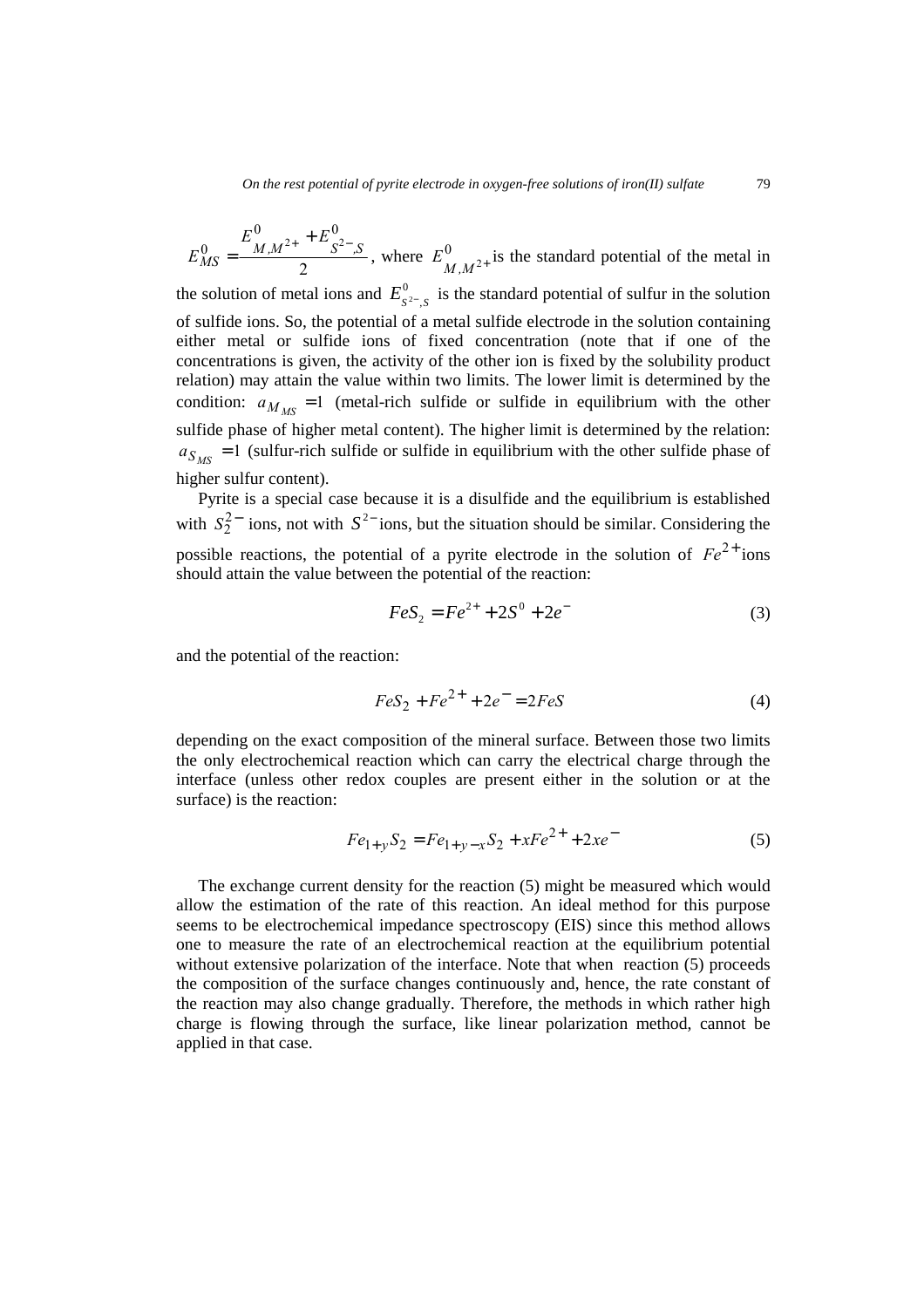#### EXPERIMENTAL

The impedance spectra and the voltammograms have been measured using 1250 Frequency Response Analyzer and 1286 Electrochemical Interface (Schlumberger-Solartron). The impedance data were subsequently processed by fitting the parameters of a proper electrical equivalent circuit (EEC) to experimental data using the MINUIT program (James and Roos, 1975). Five pyrite samples, all museum grade manocrystals, were used in the experiments. One of the pyrite samples was from the ore deposits in Huanzala, Peru, supplied by Wards Sci. Establishment, the other samples were also mineral pyrites from ore deposits in Ural mountains, from ore deposits in Elba (Italy) and in Rio Tinto (Spain). One sample was a coal-pyrite sample from the coal deposits in Poland (Halemba coal mine). The crystals were cut with a diamond saw to dimensions approximately  $0.5x0.5x0.5$  cm<sup>3</sup> and cubic shape and embedded at the end of a glass tube with an epoxy resin. Before the measurements the exposed surface of the crystal was polished on SiC emery papers ending with the 4000 grade. Because the extensive polishing may significantly influence the surface properties of the mineral (Libowitzky, 1994, Mendiratta et al., 1996) the polishing was performed very gently. Water purified by catalytic pyrodistillation (Conway et al., 1973) was used for preparation of the solutions. Solutions were bubbled with argon before the measurements to remove oxygen. All reagents used were of analytical reagent purity grade.

Typical electrochemical cell in three electrode configuration with saturated calomel electrode as a reference electrode and platinum wire as a counter electrode was used. Some pyrite samples exhibited high resistance and rectifying properties. In that case the potentiostat was operated in a four-electrode mode with the "Reference 2" electrode connected to a potentiometric contact on the side surface of the pyrite sample (Peters, 1977).

The iron (II) sulfate, used in the experiments was recrystallized just before the start of experiments and kept tightly covered. The salts of divalent iron contain always traces of trivalent iron, which may oxidize the surface of pyrite electrode. So, the experiments were performed in the following manner. Iron (II) sulfate was dissolved in the 0.5 mol dm<sup>-3</sup> solution of sodium sulfate of the pH of 1.85. The Na<sub>2</sub>SO<sub>4</sub> solution was deoxidized previously by bubbling with argon. pH was chosen not too low to prevent the spontaneous dissolution of pyrite and not too high to prevent the formation of oxides at the surface (Sato, 1992).

In a separate beaker a portion of metallic iron powder (about  $0.5$  g) was washed with deoxidized  $0.5 \text{ mol dm}^3$  sulfuric acid solution to remove oxides from the surface. Iron powder was finally washed with a portion of methanol (to remove water), dried and introduced to the cell with the solution of iron (II) sulfate. The powder in the cell was agitated with the magnetic stirrer and the value of the redox potential (measured with the Pt electrode) was continuously registered. The pyrite electrode was not introduced to the solution before the attainment of the redox potential lower than the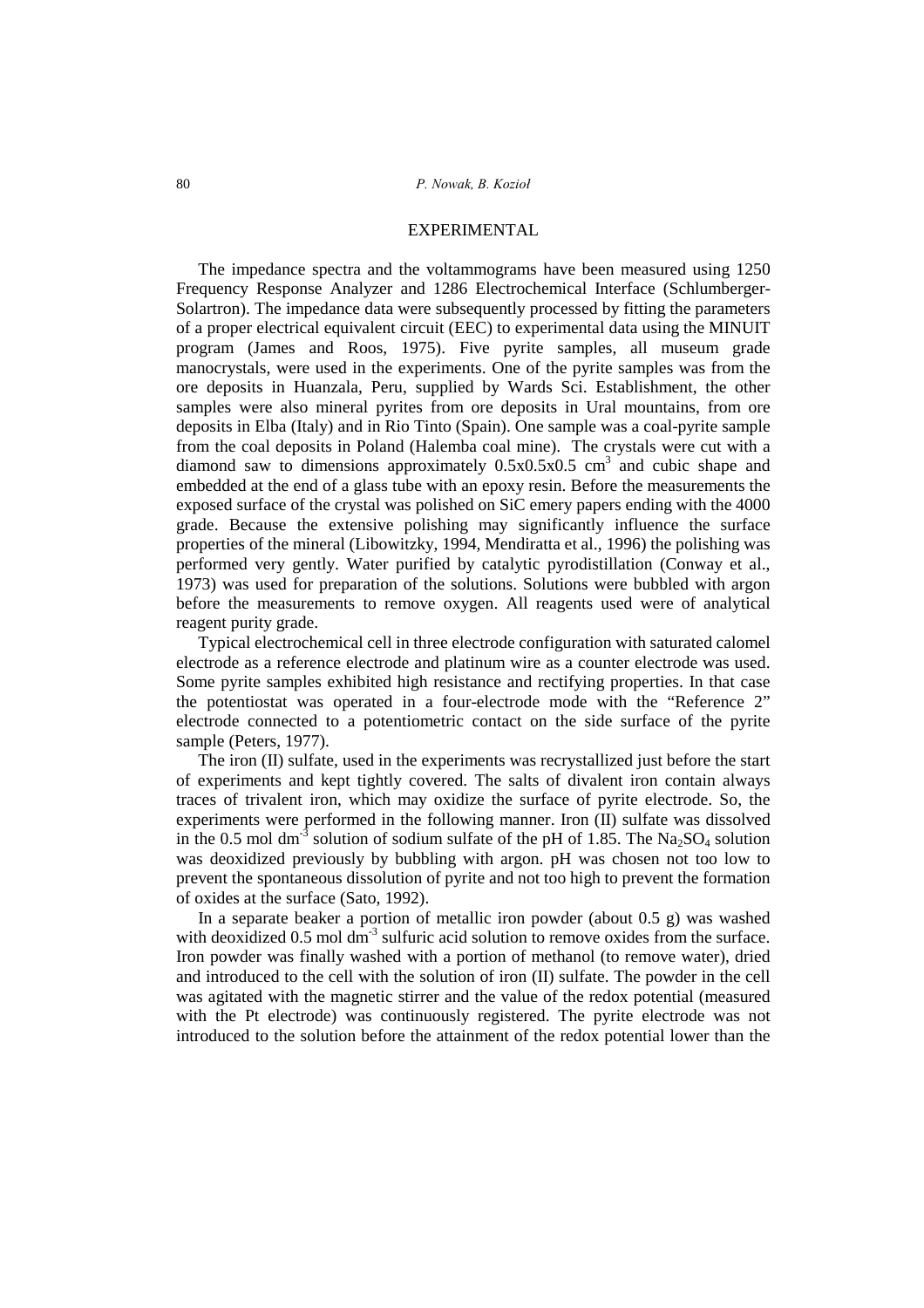potential of the redox couple  $H^{\dagger}/H_2$ . The lowest registered potentials were about  $-0.15$  V. Note that the standard potential of the Fe<sup>2+</sup>/Fe<sup>3+</sup> redox couple is very high (+0.771 V, according to Heusler, 1985), so at the registered potential the concentration of trivalent iron would be negligibly small.

After the introduction of the pyrite electrode to the solution the rest potential of this electrode was registered for some time, until it stabilized. Then impedance spectrum at the rest potential was measured (usually three spectra one after the other were measured to check the stability of the system). All potentials in that work are quoted versus standard hydrogen electrode – when converting the potentials to SHE the potential of 0.242 for SCE was assumed. All measurements were performed at the constant temperature  $(25^{\circ}C)$  box serving at the same time as a Faraday cage, in the dark to prevent the influence of light on the behavior of pyrite electrodes.

### RESULTS AND DISCUSSION

Most of the experiments were performed in the solution of the pH 1.85 and the concentration of the Fe<sup>2+</sup> ions of 0.5 mol dm<sup>-3</sup>.



Figure 1. The potentials of different reactions, which may occur at the pyrite surface in the solution of iron (II), sulfate at the concentration of 0.5 mol  $dm<sup>3</sup>$  and pH 1.85. Table shows the values of free energy of formation for the species participating in the reaction

The equilibrium potentials of the reactions that may occur at the pyrite surface in that solution are collected in figure 1. It is to be seen that between the potential of the most probable reaction of pyrite dissolution (reaction 3) and the reaction of pyrite reduction to pyrrhotite (reaction 4) there is about 0.7 V difference. However, if iron hydroxides (or hydrated oxides) are present at the surface they may react in that potential range. Indeed, if freshly polished electrode was cycled in pure base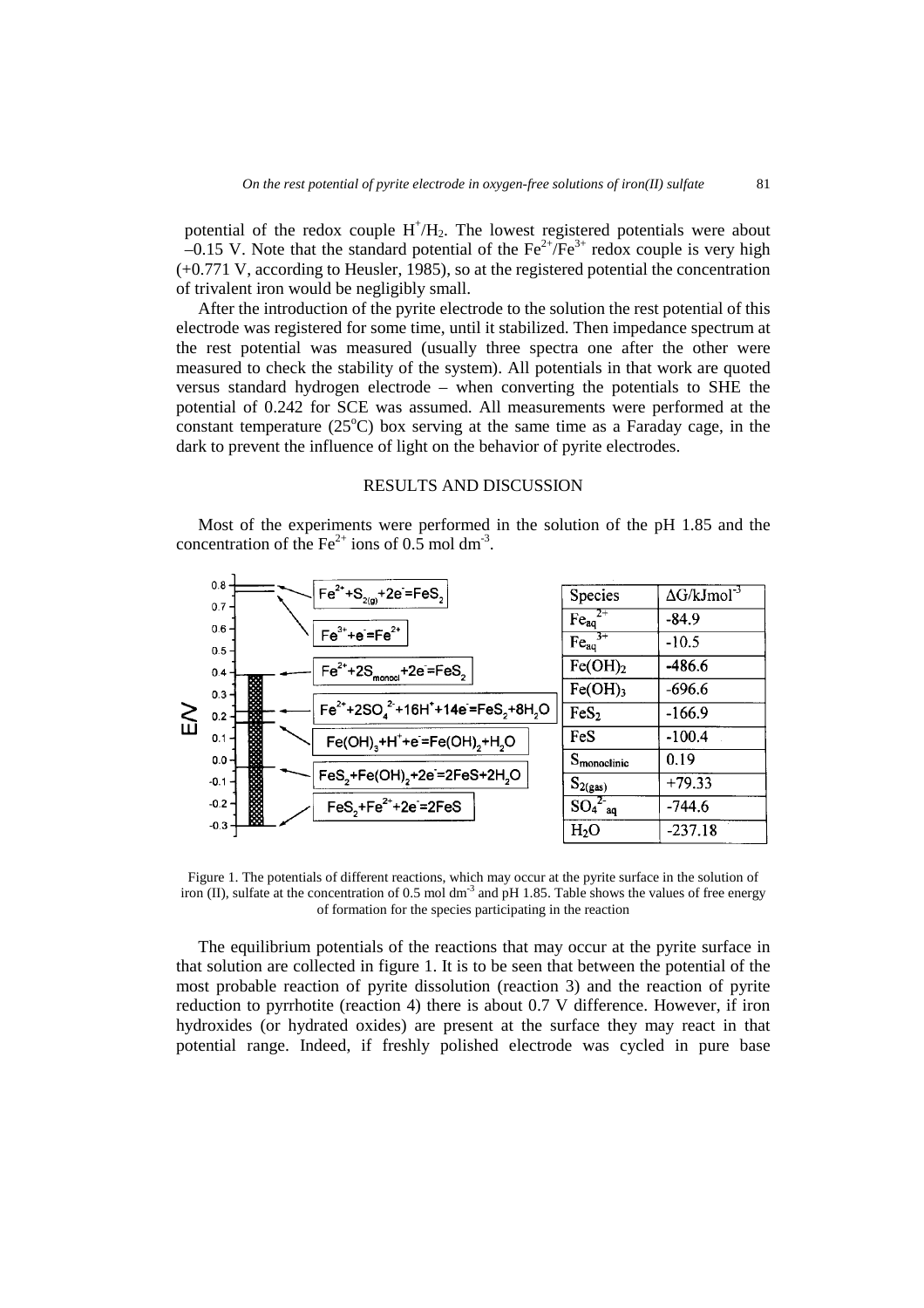electrolyte solution, voltammetric maxima were observed in that range of potentials (Fig. 2), in accordance with the literature (Conway et al., 1980, Hamilton and Woods, 1981, Mishra and Osseo-Asare, 1988, Ramprakash at al., 1991). Note that the potentials of mentioned reactions do not depend on the presence of  $Fe<sup>2+</sup>$  in solution see Fig.1. However, when the electrode was introduced to the solution of FeSO<sub>4</sub> and kept there for several hours the shape of the voltammogram changed (see Fig. 3).



The voltammetric maxima, which were ascribed to the redox transformations of surface hydroxides, disappeared (note however that the pyrite electrode in the 0.1 mol dm<sup>-3</sup> solution still shows weak peaks in that region). Similar effect was observed by Bungs and Tributsch (1997) after etching of the pyrite electrode in sulfuric acid and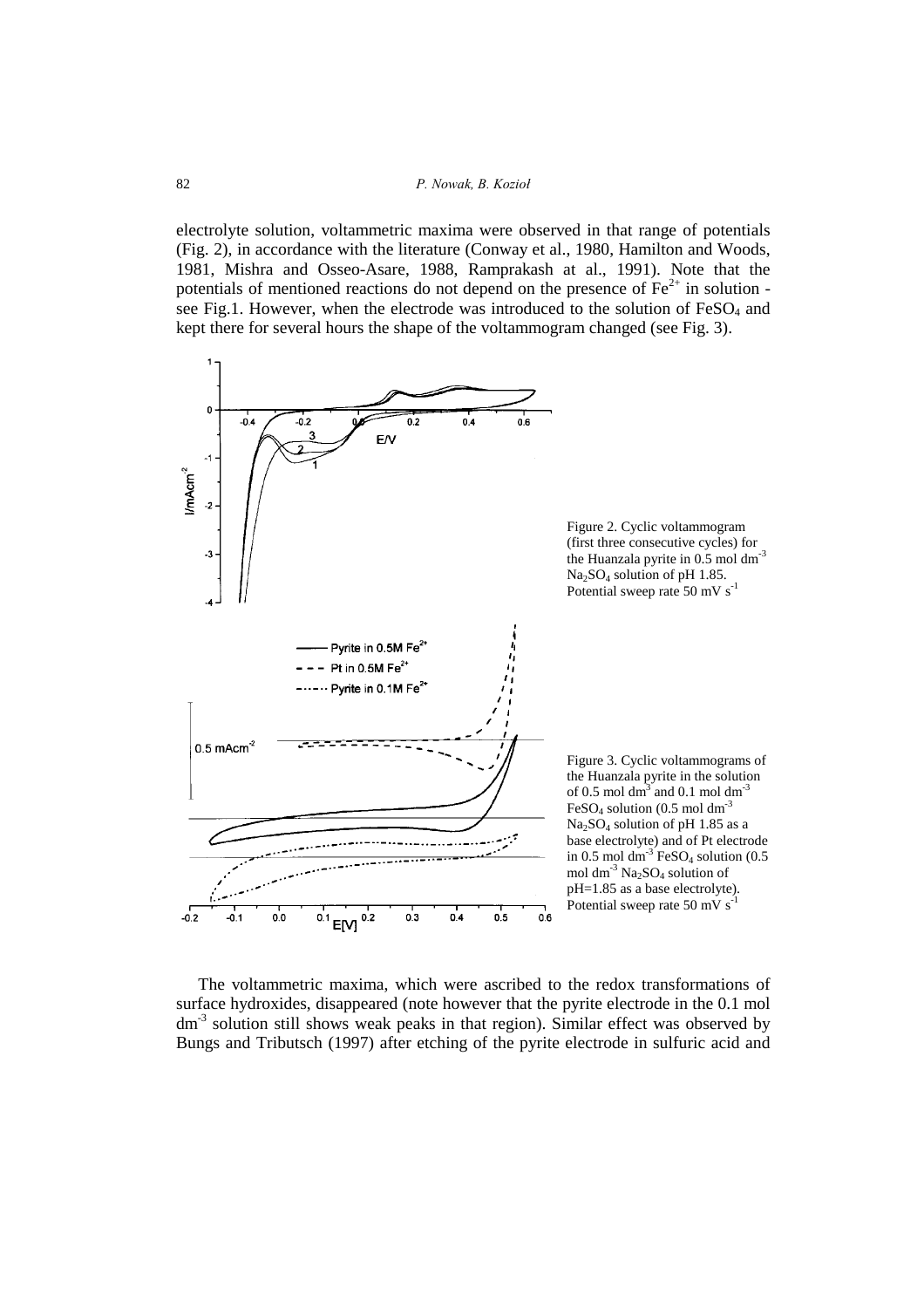ascribed to the removal of the surface hydroxides. However only in the case of 0.5 mol  $dm<sup>3</sup>$  FeSO<sub>4</sub> solution the potential stabilized close to the potential expected for the reaction of pyrite decomposition to elemental sulfur. For six experiments with six different electrodes potential stabilized between  $+0.19$  and  $+0.37$  V. It is to be seen in the figure 3 that the reaction of the oxidation of divalent iron in solution starts at the potential far from the equilibrium potential of the reaction  $Fe^{2+} = Fe^{3+} + e^{-}$ . This is the consequence of the relatively high exchange current density (ECD) for that reaction. Thus, the proper estimation of the ECD for reaction 5 might be made only if the measurement is performed at the potential sufficiently far from the equilibrium potential of the reaction  $Fe^{2+} = Fe^{3+} + e^-$  and if trivalent iron is very carefully removed from the solution.

For a series of 10 experiments on 6 different pyrite electrodes with 0.1 mol dm<sup>-3</sup> FeSO<sub>4</sub> solution the potential stabilized in the range of  $0.35 - 0.5$  V i.e. higher than expected for reaction (3) and higher than in the case of 0.5 mol dm<sup>-3</sup> FeSO<sub>4</sub> solution.

Note further that due to the inaccuracy of the data on free energy of formation of the considered species the equilibrium potential of any of the reactions may be known with only limited confidence. For the  $E^0$  of the reaction  $Fe^{2+} + 2e^- = Fe^0$  Heusler (1985) gives the value of -0.44  $\pm$ 0.04. Similar range of confidence may be expected for any reaction in which  $Fe^{2+}$  ions participate.

 Taking into account that the thermodynamic data for pyrite and sulfur may be also charged with some error, the potentials attained by pyrite electrodes in the 0.5 mol  $dm<sup>3</sup>$  FeSO<sub>4</sub> solution may be close to the equilibrium potential of reaction 3. The potentials observed in the case of 0.1 mol  $dm^3$  FeSO<sub>4</sub> solutions were evidently too high (potential in 0.1 mol dm<sup>3</sup> solution should be lower than the potential in  $0.5$  mol  $dm<sup>-3</sup>$  solution) if the composition of the mineral surface is the same. In one experiment performed in  $0.5$  mol dm<sup>-3</sup> FeSO<sub>4</sub> solution, after the stabilization of the potential and acquisition of the impedance spectrum the electrode was polarized in anodic direction to  $+0.44$ ,  $+0.54$ ,  $+0.64$  and  $+0.74$  V consecutinely, for  $100$  s each time. Note that due to the presence of 0.5 mol  $dm<sup>-3</sup>$  FeSO<sub>4</sub> most of the charge was consumed in the reaction  $Fe^{2+} = Fe^{3+} + e^{-}$ , but some elemental sulfur might be formed at the surface too.

After each polarization the change of the rest potential in time was observed. The stabilization of the rest potential after the polarization to  $+0.74$  V is presented in figure 4. It may be seen that there was no arrest on the curve at the potential of the reaction (3). It must however be remembered, that the freshly deposited sulfur is very reactive and as long as metallic iron is present in the system the elemental sulfur may recombine with iron according to the reaction  $Fe^0 + S^0 = FeS$  which is thermodynamically favorable. Naturally there must be a soluble redox mediator in the solution. Note also that the solution was all the time saturated with hydrogen (due to slow evolution of hydrogen on iron), that hydrogen may also reduce sulfur to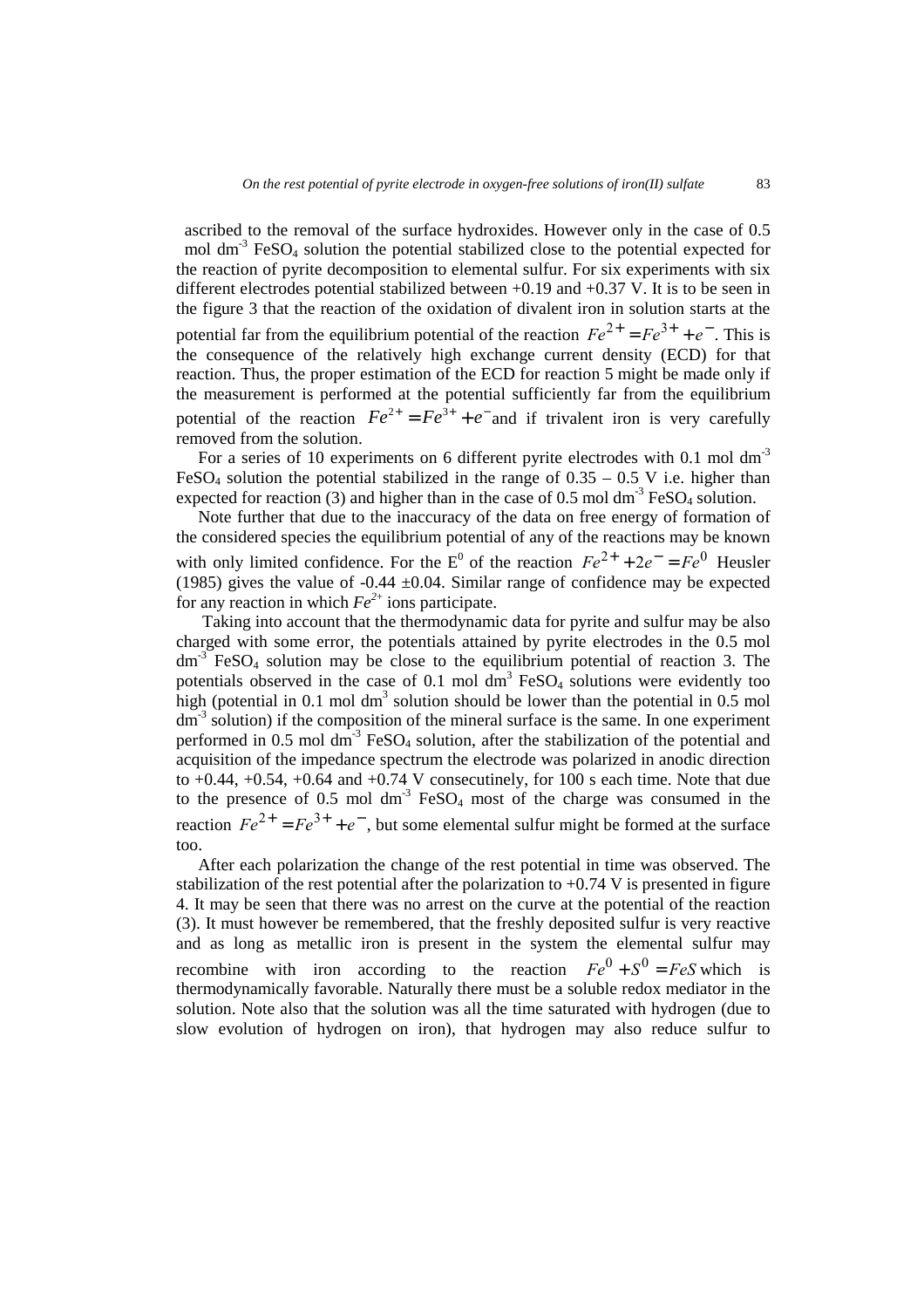hydrogen sulfide. If no sulfur is present at the surface of the electrode, the pyrite electrode potential may attain practically any value within the range between the potential of reaction 3 and 4, depending on the exact stoichiometry of the surface.



The example of the impedance spectrum measured in the  $0.5$  mol dm<sup>-3</sup> FeSO<sub>4</sub> solution at the rest potential is presented in Figure 5. Similar spectra were obtained in other experiments with the pyrite electrodes in the solutions of iron (II) sulfate. The key step in the interpretation of the impedance data is the selection of the proper EEC. The EEC shown in Fig.5 was assumed in the calculations. In that EEC Rs is the resistance of the electrode and the electrolyte,  $R<sub>t</sub>$  is the charge-transfer resistance of the Faradaic reaction occurring at the surface, CPE (constant phase element) stands for the impedance of the electrical double layer at the interface pyrite/solution, C and  $R_C$ are connected with the capacitance of the surface states and W represent the diffusion (Warburg) impedance. The detailed discussion of the EEC for the phase boundary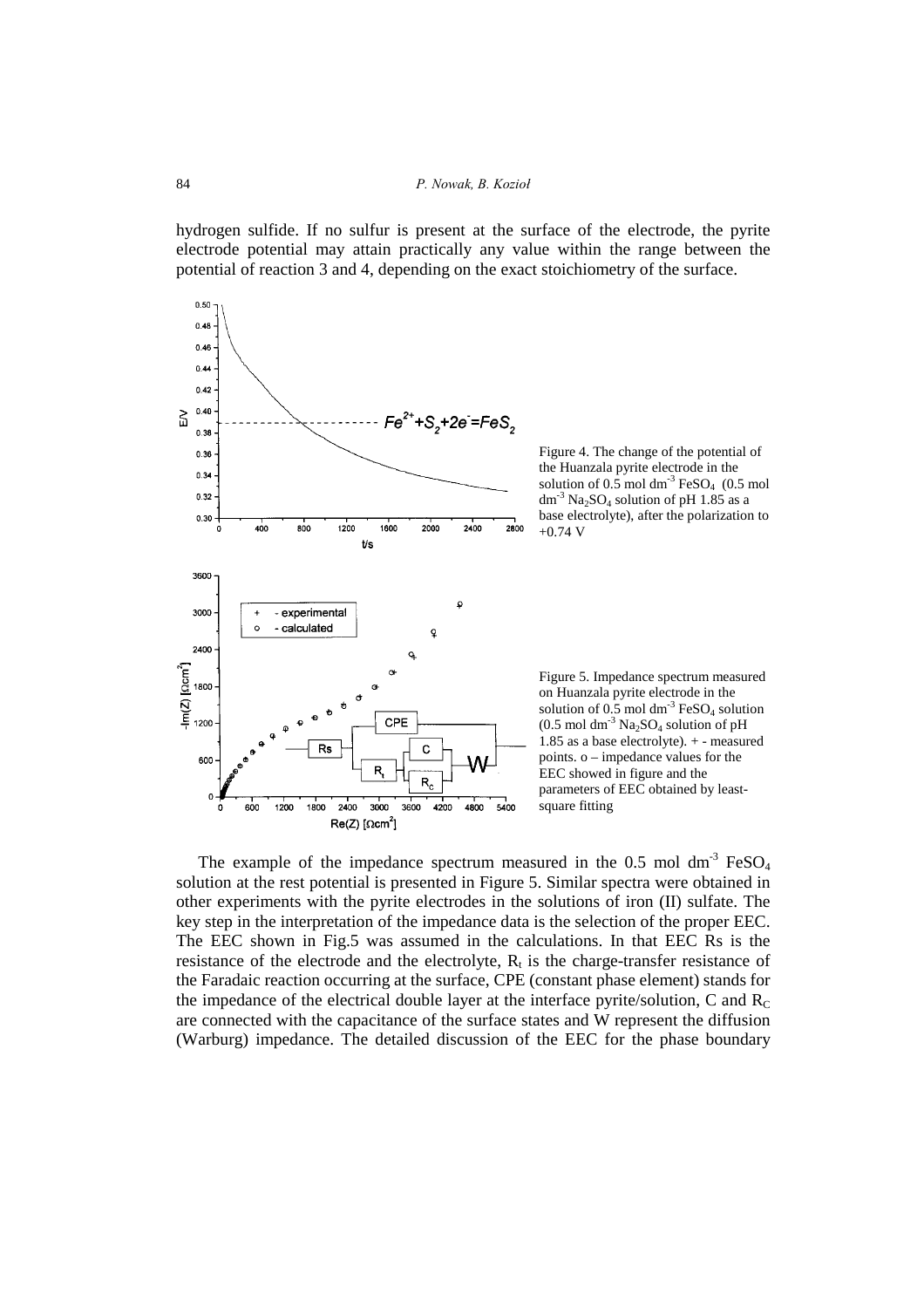semiconductor – electrolyte is out of scope of this paper so only the parameters influencing the dynamics of the exchange of  $Fe<sup>2+</sup>$  ions between the surface and the solution will be discussed. Exhaustive discussion of the EECs of the boundary pyrite/solution may be found, for example, in the paper of Pang (1990).

Charge transfer resistance  $R_t$  may be associated with reaction (5). For the samples investigated in 0.5 mol dm<sup>-3</sup> FeSO<sub>4</sub> solution the measured  $R_t$  values ranged between 950 and 1500 Ω cm<sup>2</sup>, except one sample for which the value of 350 Ω cm<sup>2</sup> was obtained, but in that case the fit of the EEC parameters to the measured data was much worse than in the other cases. The exchange current density for reaction (5) calculated from the formula:

$$
i = \frac{RT}{2F} \frac{1}{R_t} \tag{6}
$$

was between 8 and 15  $\mu$ A cm<sup>-2</sup> (except the lastly mentioned electrode). It means that every  $Fe^{2+}$  ion in the surface of pyrite exchanges place with a  $Fe^{2+}$  ion from the solution approximately one time per 5 seconds. This exchange current density was rather low. For non-stoichiometric cuprous sulfide electrode two of the present authors (Nowak and Pomianowski, 1985) estimated the ECD in 1 mol  $dm<sup>-3</sup> CuSO<sub>4</sub>$  solution to be about 100 mA cm<sup>-2</sup>. Warburg constants for the measured pyrite samples ranged between 300 and 3900  $\Omega$  s<sup>-1/2</sup> cm<sup>2</sup> which gives the diffusion coefficient for iron in pyrite (the diffusion of  $Fe^{2+}$  ions in solution was orders of magnitudes faster) between  $2.10^{-14}$  and  $1.10^{-16}$  cm<sup>2</sup> s<sup>-1</sup>, assuming that every Fe atom in pyrite participates in the diffusion process. There is practically no data on diffusion in solids at room temperature, but this value seems to be too high. On the other hand there might be socalled accelerated diffusion paths in the solid body, which usually allow relatively fast diffusion to take place, even at the room temperature.

The capacitance of the electrical double layer at the surface of pyrite electrodes in 0.5 mol dm<sup>-3</sup> FeSO<sub>4</sub> solution was calculated to be between 10 and 25  $\mu$ Fcm<sup>-2</sup> (this value comprises mainly the capacitance of the space charge layer in semiconducting pyrite). Taking into account very rough surface, polished on emery papers, (and hence the relatively high surface roughness factor) this values seems to be reliable. Also the value of capacitance connected with the surface states was obtained in quite good agreement with the prediction of Bronold et al. (1994), based on theoretical calculations. That increases the confidence to the correctness of the choice of the EEC for the investigated interface.

As was already stated ten experiments were performed on 0.1 mol dm<sup>-3</sup>  $FeSO<sub>4</sub>$ solution. Only in one case the potential of pyrite electrode was below the potential of reaction (3). Evidently, it means that the measured potential was a mixed (corrosion), not equilibrium potential and the measured current was not the exchange current but rather the corrosion current. Indeed, for some electrodes the  $R_t$  values much lower than in the case of 0.5 mol dm<sup>-3</sup> solution (of the order of 800  $\Omega$ cm<sup>2</sup>) were observed.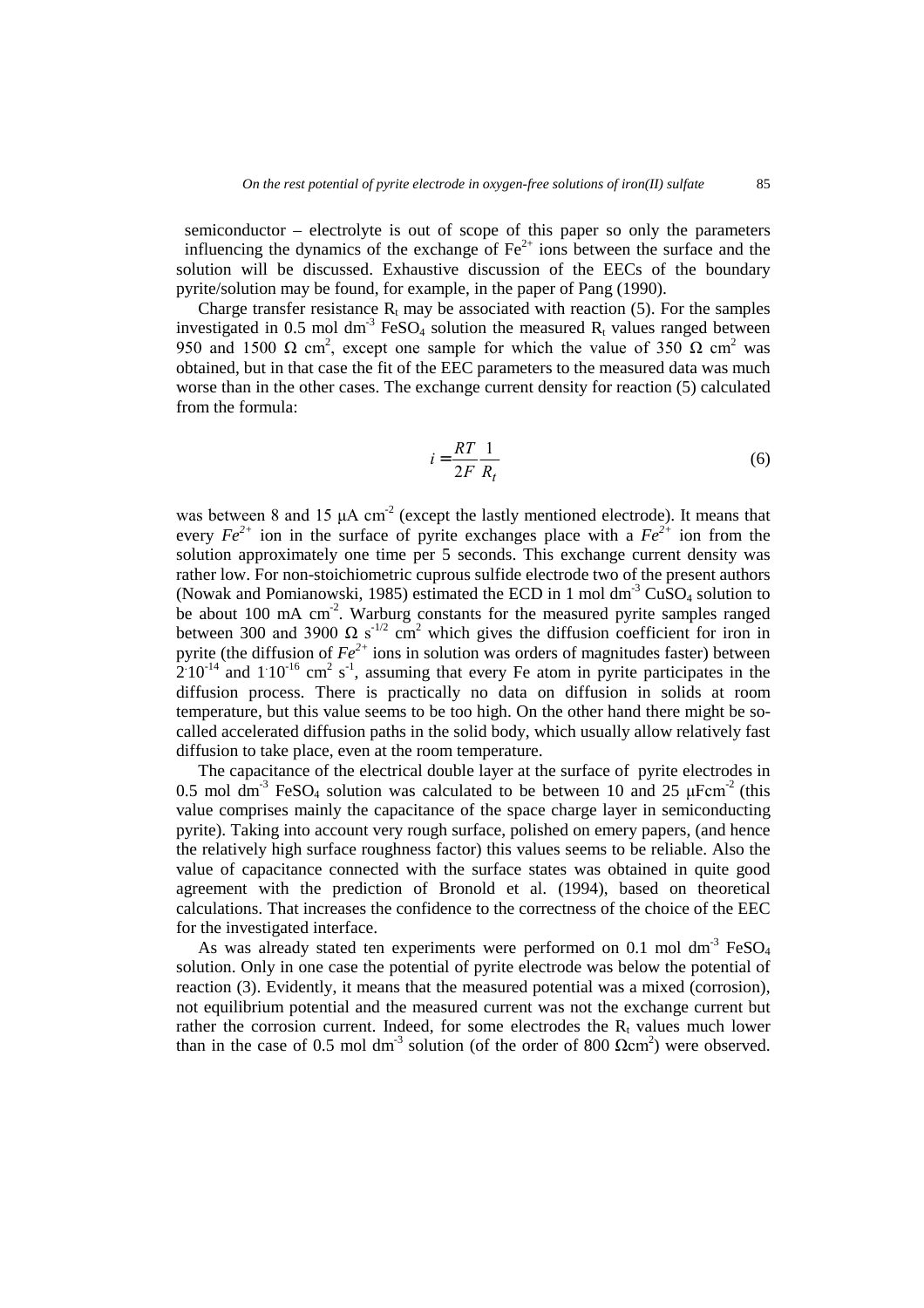Note the potential attained by these electrodes is situated in the range where divalent iron starts to be oxidized. Further, the traces of the surface oxides were discernible on the voltammograms; these surface oxides may produce parasitic currents due to the reactions of their redox transformations.



It should be stated that it was not the low free carriers concentration within the semiconductor pyrite which caused that so low current flew in the experiments in FeSO4 solutions. When a redox couple, able to exchange the electrons with the electrode was present in the solution, quite high current flew through the electrode surface. Figure 6 presents the comparison of the impedance spectra made on platinum and pyrite electrodes (Ural pyrite) in the same solution  $(0.5 \text{ mol dm}^3 \text{ FeSO}_4 + 0.25 \text{ m}^3 \text{ [Fe}^3 \text{]})$ mol dm<sup>-3</sup> Fe<sub>2</sub>(SO<sub>4</sub>)<sub>3</sub>, 0.5 mol dm<sup>-3</sup> Na<sub>2</sub>SO<sub>4</sub> solution of pH 1.85 as a base electrolyte). It is to be seen that the pyrite electrode shows R<sub>t</sub> for the reaction  $Fe^{3+} + e^{-} = Fe^{2+}$  only about 2 times higher than Pt electrode (which may be estimated from the diameters of the activation semicircles in both cases). It means that the ECD for pyrite electrode is only about two times lower than for platinum, which is known to be the best electrode material. This is in accordance with the electronic structure of the pyrite surface proposed by Bronold et al. (1994). These authors state that due to specific electronic situation there is a very high density of surface states (about  $5.5x10^{14}$  cm<sup>-2</sup>) at the pyrite surface. Due to this situation the Fermi level is pinned at a specific position at the surface and the pyrite electrode shows the behavior similar to metal electrodes.

### **CONCLUSIONS**

Despite the fact that both iron(III) as well as iron(II) sulfates are well soluble in water, the surface of the pyrite electrode always contain some hydrated iron oxides at the surface even in acidic solutions. Surface iron oxides govern the behavior of pyrite electrode at moderately cathodic potentials and moderately anodic potentials. These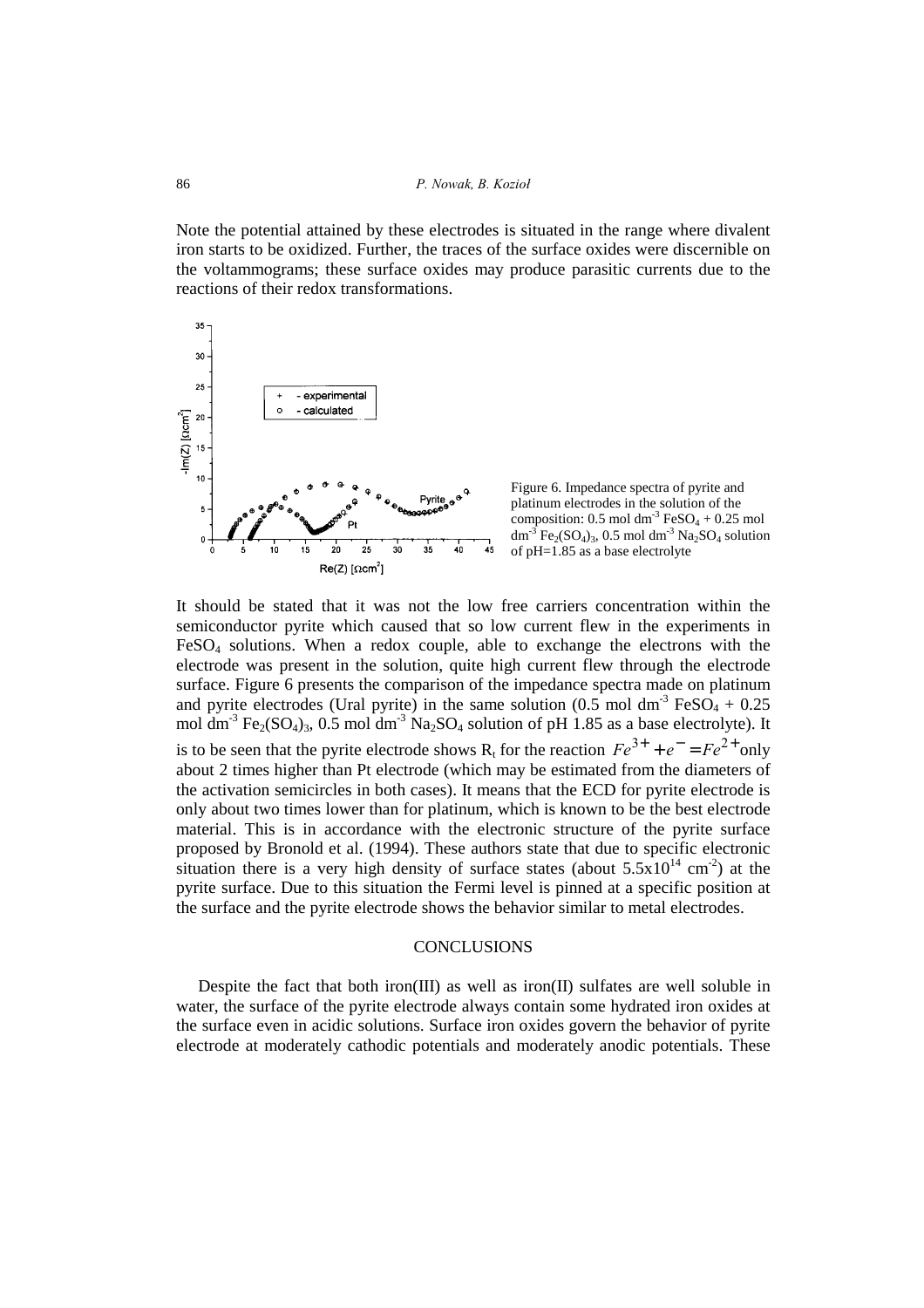oxides may be removed from the surface by equilibration of the electrode with the solution of iron (II) sulfate of high concentration, being in turns in contact with metallic iron. Only in the  $FeSO<sub>4</sub>$  solutions of the highest concentration used (practically close to saturation) it was possible to measure the exchange current density for the reaction  $Fe_{1+y}S_2 = Fe_{1+y-x}S_2 + xFe^{2+} + 2xe^{-}$  in the case of natural pyrite electrodes.

In the solutions of the lower concentration rather the corrosion currents were measured. The measured ECD was of the order of 10  $\mu$ Acm<sup>-2</sup>, orders of magnitude lower than, for example, in the case of cuprous sulfide electrode. Even this value may be overestimated, because for any electrode there are always some parasitic currents flowing through the electrode surface (due to, for example, impurities present in the solution). So, it may be stated that the ECD for the above written reaction is very low. It means that when assessing the mechanism for pyrite oxidation in aqueous solution the non-electrochemical path must be taken into account. This non-electrochemical path might be either the direct attack of the oxidant on the surface or the so-called dissolution-precipitation mechanism. In the later case sulfide first dissolve, than the components of the sulfide undergo the oxidation.

#### **REFERENCES**

- M. BRONOLD, Y. TOMM and W. JAEGERMANN, (1994), *Surface states on cubic d-band semiconductor pyrite (FeS<sub>2</sub>)*, Surface Science, 314, L931.
- A.N. BUCKLEY and G.W. WALKEr, (1988), *Sulfur Enrichment at Sulfide Mineral Surfaces*, XVI International Mineral Processing Congress, E. Forssberg (editor), Elsevier, Amsterdam, p.589.
- M. BUNGS and H. TRIBUTSCH, (1997), *Electrochemical and Photoelectrochemical Insertion and Transport of Hydrogen in Pyrite*, Ber. Bunsenges. Phys. Chem., 101,1844.
- B.E. CONWAY, H. ANGERSTEIN-KOZLOWSKA, B.E. SHARP and E.E. CRIDDLE, (1973), *Ultrapurification of water for electrochemical and surface chemical work by catalytic pyrodistillation*, Anal. Chem., 45, 1331.
- B.E. CONWAY, J.C.H. KU and F.C. H, (1980), *The electrochemical Surface Reactivity of Iron Sulfide, FeS2*, J. Colloid Interface Sci., 75, 357.
- J.E. DUTRIZAC and R.J.C. MACDONALD, (1974), *Ferric Ion as a Leaching Agent*, Minerals Sci. Eng, 6, 59.
- A.O. FILMER, J.D. MCLEOD and A.J. PARKEr, (1979), *Oxidation of copper sulfides in aqueous ammonia. I. Formation of sulfur*, Australian J. of Chemistry, 32, 961.
- I.C. HAMILTON and R. WOODS, (1981), *An Investigation of Surface Oxidation of Pyrite and Pyrrhotite by Linear Potential Sweep Voltammetry*, J. Electroanal. Chem., 118, 327.
- K.E. HEUSLER, (1985), *Iron, Ruthenium, and Osmium*, in: *Standard Potentials in Aqueous Solution*, A.J. Bard, R. Parsons and J. Jordan (editors), Marcel Dekker, New York, p 391.
- J.B. HISKEY and W.J. SCHLITT, (1982), *Aqueous Oxidation of Pyrite*, Interfacing Technologies in Solution Minning, Proc. SME-SPE Int. Solution Min. Symp., 2<sup>nd</sup>, p.55.
- F. JAMES and M. ROOS, (1975), *Minuit a system for function minimization and analysis of the parameter errors and correlations*, Computer Phys. Commun., 10,343.
- J.L. JAMBOR, D.W. BLOWES, C.J. PTACEK, (2000), *Mineralogy of mine wastes and strategies for remediation*, in: *Environmental Mineralogy* (Vol. 2), G. D.J. Vaughan, R.A. Wogelius (editors), Eövös University Press, Budapest, (2000), p.255.
- E. LIBOWITZKY, (1994), *Anisotropic Pyrite: A Polishing Effect*, Phys. Chem. Minerals, 21, 97.